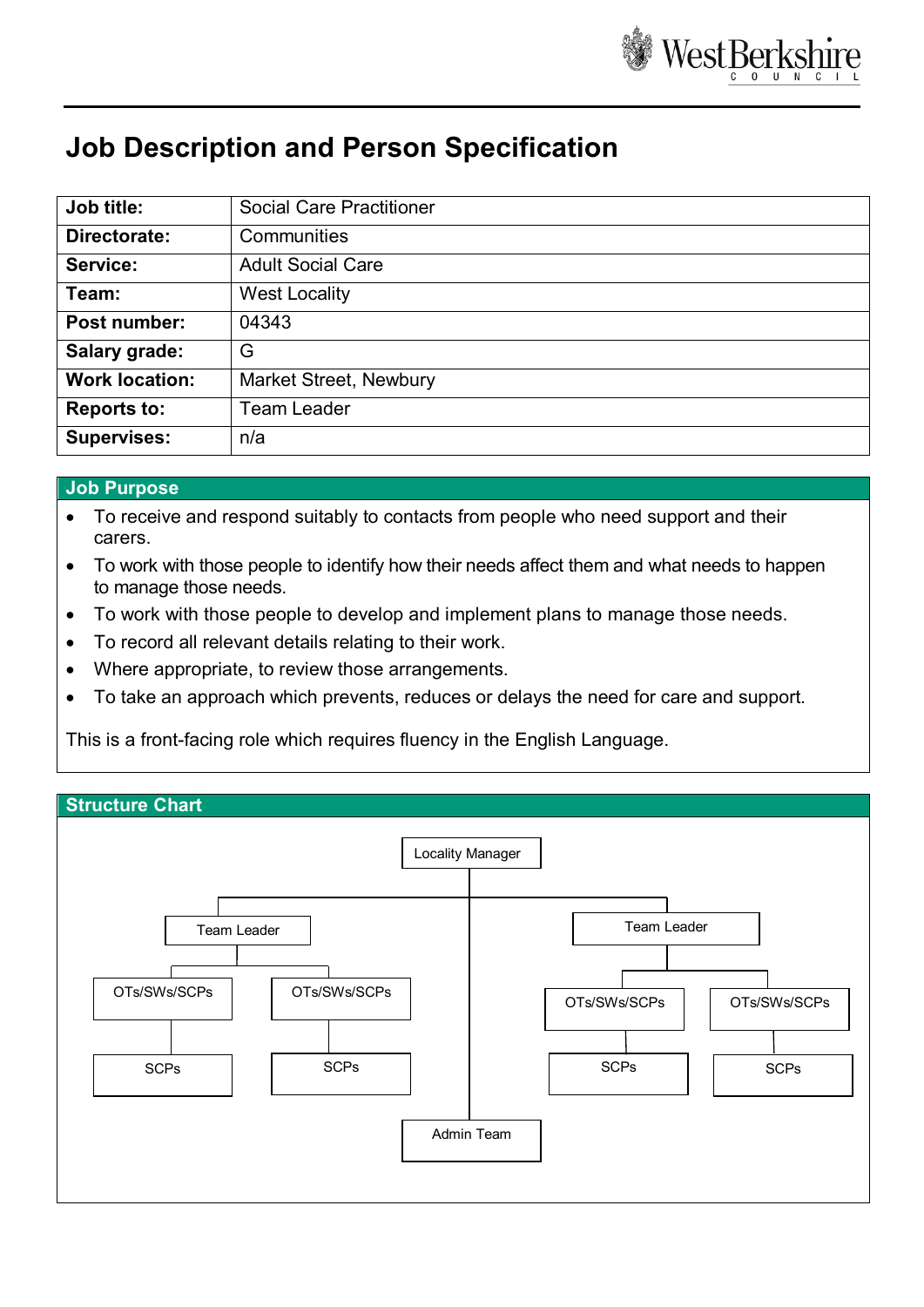

#### **Main Duties and Responsibilities**

- To provide people with good quality advice and information.
- When relevant, to work with people to connect them to community resources. This may include the provision of equipment or minor adaptations.
- When necessary, to work with people in crisis to stabilise their situation.
- When necessary, to work with people to meet long-term care and support needs.
- When necessary, to review care/support arrangements.
- Where appropriate, to arrange Direct Payments.
- To seek guidance as necessary and work jointly with managers or colleagues with specific skills, qualifications, experience or knowledge.
- To develop own knowledge of relevant services and systems relating to care and support needs.
- To consider and respond appropriately to issues of risk, including safeguarding.
- To assist service users and carers to construct a Support Plan which meets their needs, maximises independence and covers identified risks. In doing so, offering the widest possible flexibility and choice through comprehensive engagement with the family, the community, voluntary organisations, and provider services.
- To communicate clearly.
- To recognise health and safety is a responsibility of every employee, to take reasonable care of self and others and to comply with the WBC Health and Safety policy and any service-specific procedures / rules that apply to this role.
- To ensure that all records / reports, in whatever format, are completed thoroughly and accurately.
- To ensure that own practice is of the required standard by knowing and implementing relevant policies, procedures and guidance.
- To actively participate in supervision, appraisal and relevant training.
- Promote equality as an integral part of the role, treating everyone with fairness and dignity.
- Comply with WBC health and safety policies, procedures and rules, taking reasonable care of self and others.
- Adhere to the standards set out in the WBC competency framework.

## **Scope** (impact on/control of resources, people, money etc)

- The post holder is responsible for identifying and recommending services or expenditure to meet people's care and support needs.
- No direct budget responsibility
- The post holder shares in the wider responsibility of ensuring that Public Funds are used wisely and effectively.